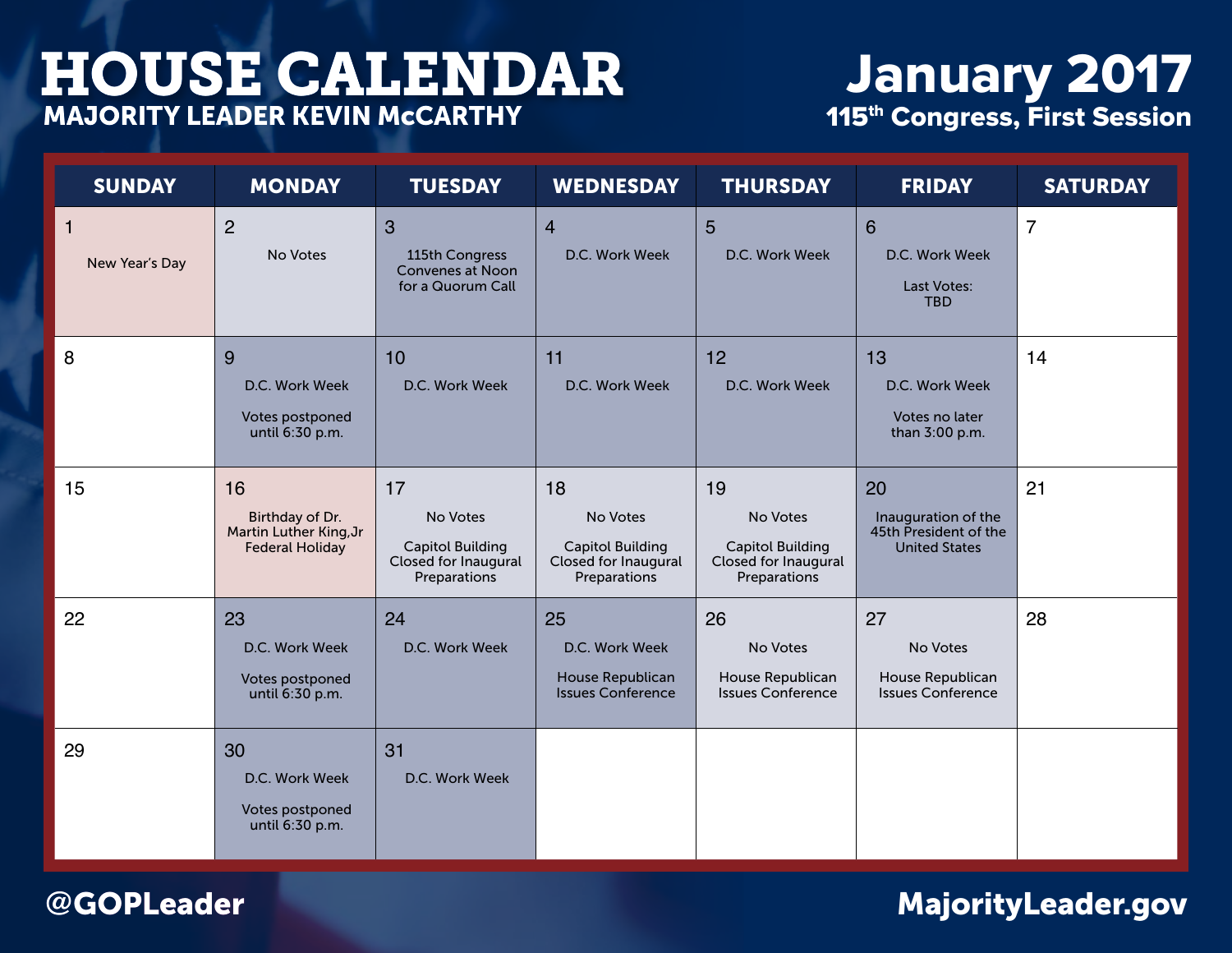# February 2017 115<sup>th</sup> Congress, First Session

| <b>SUNDAY</b> | <b>MONDAY</b>                                              | <b>TUESDAY</b>                   | <b>WEDNESDAY</b>                                                           | <b>THURSDAY</b>                                               | <b>FRIDAY</b>                                                        | <b>SATURDAY</b> |
|---------------|------------------------------------------------------------|----------------------------------|----------------------------------------------------------------------------|---------------------------------------------------------------|----------------------------------------------------------------------|-----------------|
|               |                                                            |                                  | 1<br>D.C. Work Week                                                        | $\overline{2}$<br>D.C. Work Week                              | $\overline{3}$<br>D.C. Work Week<br>Votes no later<br>than 3:00 p.m. | $\overline{4}$  |
| 5             | 6<br>D.C. Work Week<br>Votes postponed<br>until 6:30 p.m.  | $\overline{7}$<br>D.C. Work Week | 8<br>D.C. Work Week<br><b>House Democratic</b><br><b>Issues Conference</b> | 9<br>No Votes<br>House Democratic<br><b>Issues Conference</b> | 10<br>No Votes<br>House Democratic<br><b>Issues Conference</b>       | 11              |
| 12            | 13<br>D.C. Work Week<br>Votes postponed<br>until 6:30 p.m. | 14<br>D.C. Work Week             | 15<br>D.C. Work Week                                                       | 16<br>D.C. Work Week                                          | 17<br>D.C. Work Week<br>Votes no later<br>than 3:00 p.m.             | 18              |
| 19            | 20<br><b>District Work Week</b><br><b>Presidents Day</b>   | 21<br><b>District Work Week</b>  | 22<br><b>District Work Week</b>                                            | 23<br><b>District Work Week</b>                               | 24<br><b>District Work Week</b>                                      | 25              |
| 26            | 27<br>D.C. Work Week<br>Votes postponed<br>until 6:30 p.m. | 28<br>D.C. Work Week             |                                                                            |                                                               |                                                                      |                 |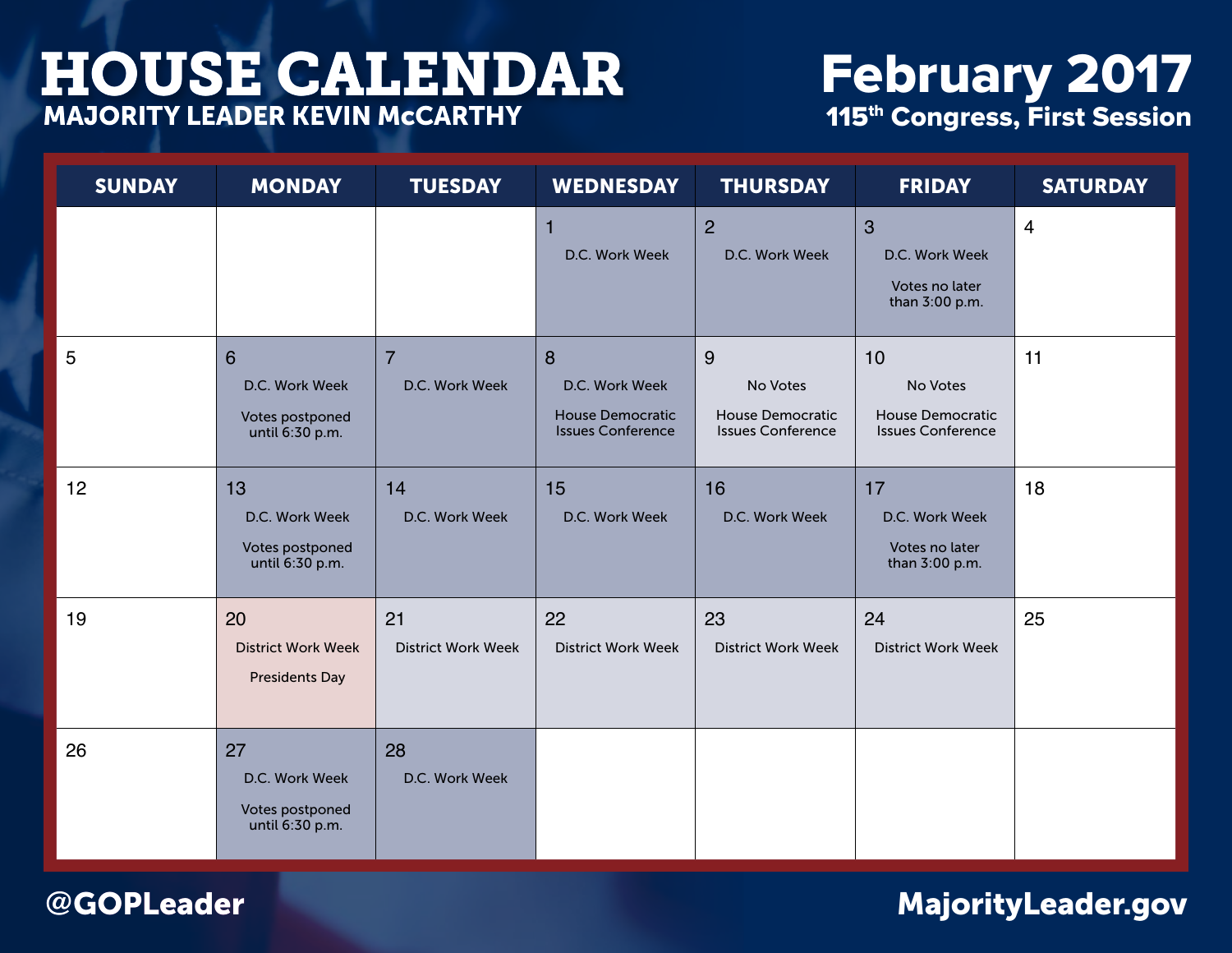# **March 2017** 115<sup>th</sup> Congress, First Session

| <b>SUNDAY</b> | <b>MONDAY</b>                                              | <b>TUESDAY</b>                                                         | <b>WEDNESDAY</b>     | <b>THURSDAY</b>                                                      | <b>FRIDAY</b>                                            | <b>SATURDAY</b> |
|---------------|------------------------------------------------------------|------------------------------------------------------------------------|----------------------|----------------------------------------------------------------------|----------------------------------------------------------|-----------------|
|               |                                                            |                                                                        | 1<br>D.C. Work Week  | $\overline{2}$<br>D.C. Work Week<br>Votes no later<br>than 3:00 p.m. | $\mathbf{3}$<br>No Votes                                 | $\overline{4}$  |
| 5             | $6\phantom{1}$<br>No Votes                                 | $\overline{7}$<br>D.C. Work Week<br>Votes postponed<br>until 6:30 p.m. | 8<br>D.C. Work Week  | 9<br>D.C. Work Week                                                  | 10<br>D.C. Work Week<br>Votes no later<br>than 3:00 p.m. | 11              |
| 12            | 13<br>No Votes                                             | 14<br>D.C. Work Week<br>Votes postponed<br>until 6:30 p.m.             | 15<br>D.C. Work Week | 16<br>D.C. Work Week                                                 | 17<br>D.C. Work Week<br>Votes no later<br>than 3:00 p.m. | 18              |
| 19            | 20<br>D.C. Work Week<br>Votes postponed<br>until 6:30 p.m. | 21<br>D.C. Work Week                                                   | 22<br>D.C. Work Week | 23<br>D.C. Work Week<br>Votes no later<br>than 3:00 p.m.             | 24<br>No Votes                                           | 25              |
| 26            | 27<br>D.C. Work Week<br>Votes postponed<br>until 6:30 p.m. | 28<br>D.C. Work Week                                                   | 29<br>D.C. Work Week | 30<br>D.C. Work Week<br>Votes no later<br>than 3:00 p.m.             | 31<br>No Votes                                           |                 |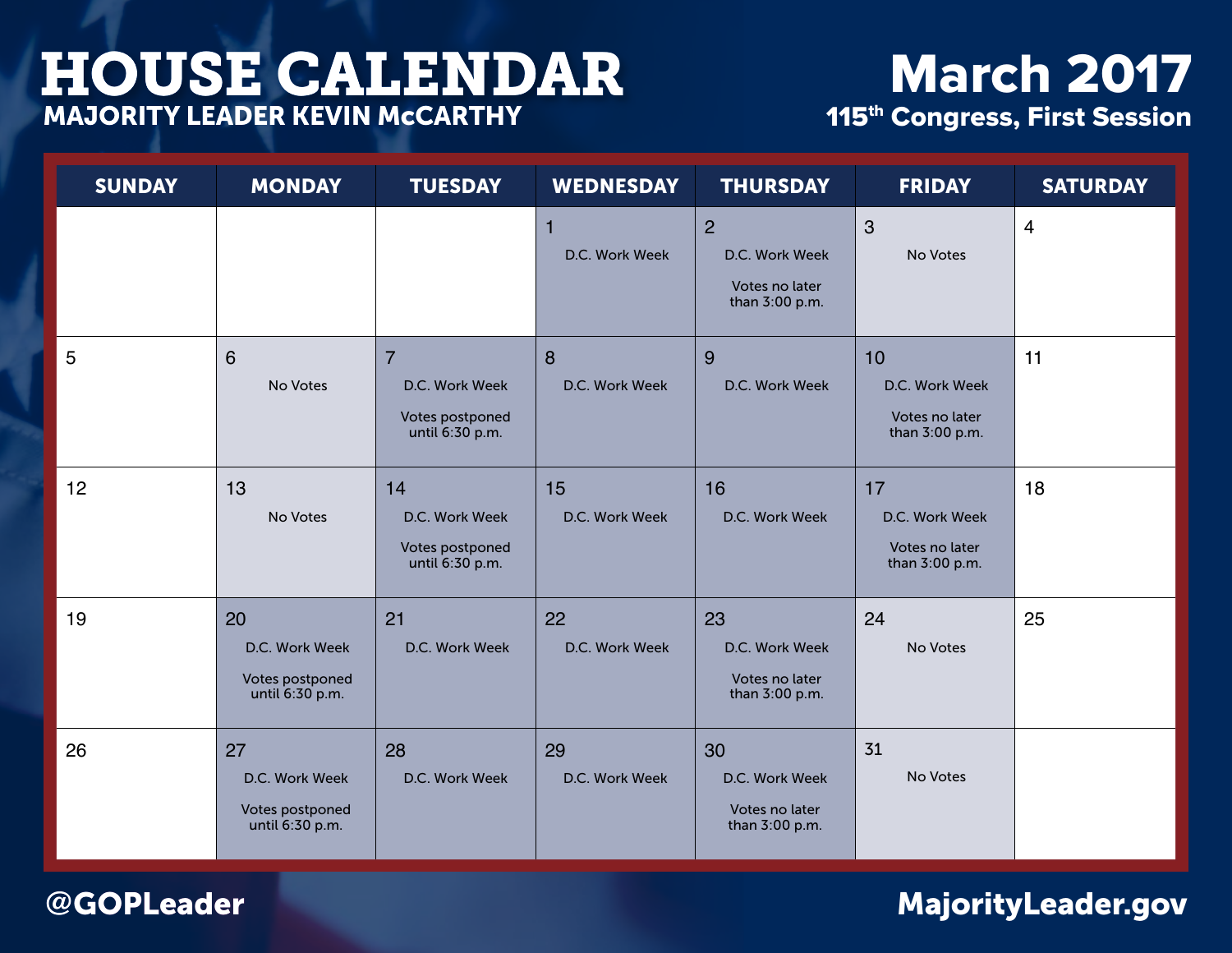# April 2017 115<sup>th</sup> Congress, First Session

| <b>SUNDAY</b>              | <b>MONDAY</b>                                                    | <b>TUESDAY</b>                                                 | <b>WEDNESDAY</b>                 | <b>THURSDAY</b>                                         | <b>FRIDAY</b>                                            | <b>SATURDAY</b> |
|----------------------------|------------------------------------------------------------------|----------------------------------------------------------------|----------------------------------|---------------------------------------------------------|----------------------------------------------------------|-----------------|
|                            |                                                                  |                                                                |                                  |                                                         |                                                          | $\mathbf{1}$    |
| $\overline{2}$             | 3<br>D.C. Work Week<br>Votes postponed<br>until 6:30 p.m.        | $\overline{4}$<br>D.C. Work Week                               | $5\phantom{1}$<br>D.C. Work Week | 6<br>D.C. Work Week<br>Votes no later<br>than 3:00 p.m. | $\overline{7}$<br>No Votes                               | 8               |
| 9                          | 10<br><b>District Work Week</b><br>Passover Begins<br>at Sundown | 11<br><b>District Work Week</b>                                | 12<br><b>District Work Week</b>  | 13<br><b>District Work Week</b>                         | 14<br><b>District Work Week</b>                          | 15              |
| 16<br><b>Easter Sunday</b> | 17<br><b>District Work Week</b>                                  | 18<br><b>District Work Week</b><br>Passover Ends<br>at Sundown | 19<br><b>District Work Week</b>  | 20<br><b>District Work Week</b>                         | 21<br><b>District Work Week</b>                          | 22              |
| 23<br>30                   | 24<br>No Votes                                                   | 25<br>D.C. Work Week<br>Votes postponed<br>until 6:30 p.m.     | 26<br>D.C. Work Week             | 27<br>D.C. Work Week                                    | 28<br>D.C. Work Week<br>Votes no later<br>than 3:00 p.m. | 29              |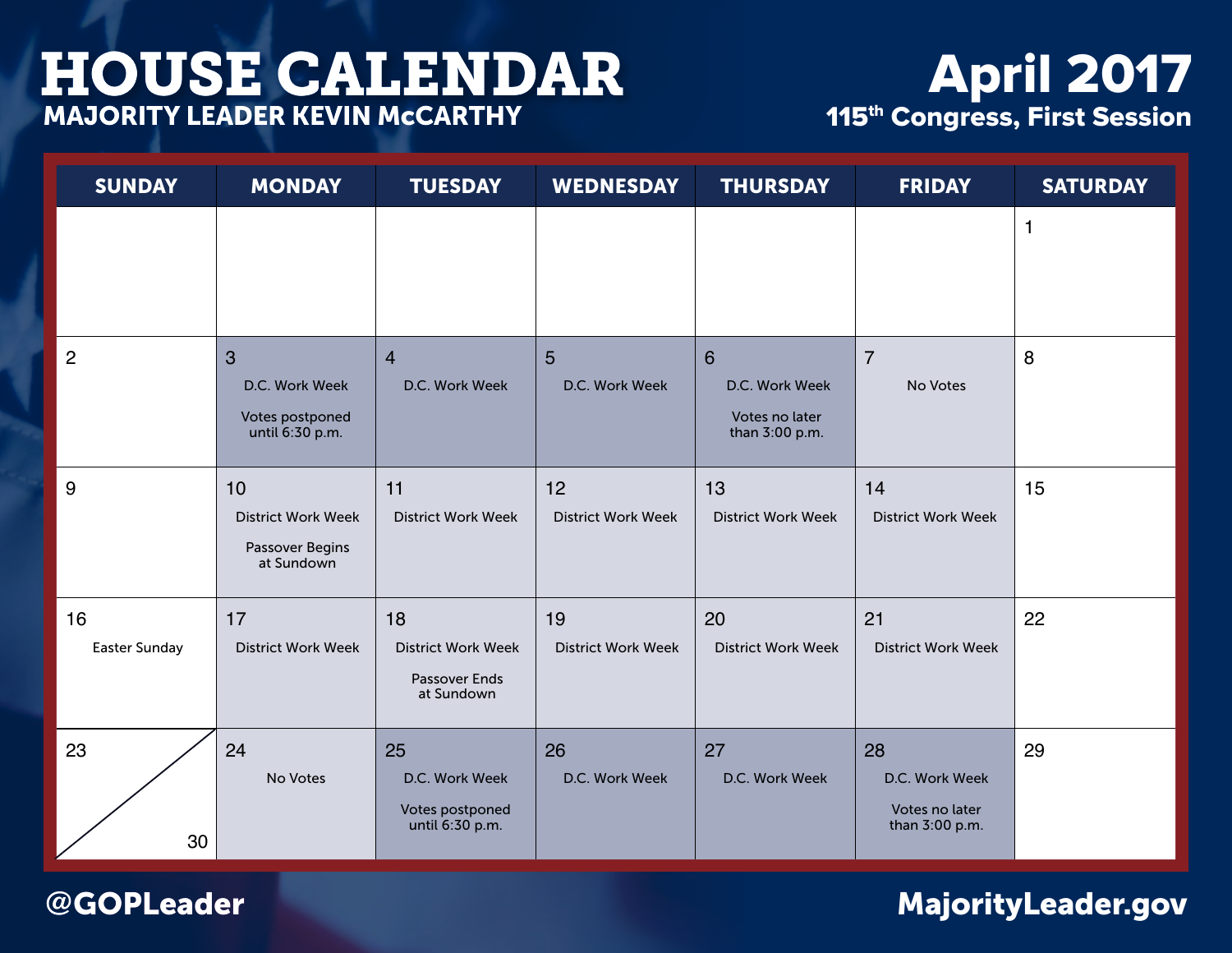# May 2017 115<sup>th</sup> Congress, First Session

| <b>SUNDAY</b>      | <b>MONDAY</b>                                              | <b>TUESDAY</b>                                             | <b>WEDNESDAY</b>                 | <b>THURSDAY</b>                                                      | <b>FRIDAY</b>                                            | <b>SATURDAY</b> |
|--------------------|------------------------------------------------------------|------------------------------------------------------------|----------------------------------|----------------------------------------------------------------------|----------------------------------------------------------|-----------------|
|                    | D.C. Work Week<br>Votes postponed<br>until 6:30 p.m.       | $\overline{2}$<br>D.C. Work Week                           | $\overline{3}$<br>D.C. Work Week | $\overline{4}$<br>D.C. Work Week<br>Votes no later<br>than 3:00 p.m. | 5<br>No Votes                                            | $6\,$           |
| $\overline{7}$     | 8<br><b>District Work Week</b>                             | 9<br><b>District Work Week</b>                             | 10<br><b>District Work Week</b>  | 11<br><b>District Work Week</b>                                      | 12<br><b>District Work Week</b>                          | 13              |
| 14<br>Mother's Day | 15<br>No Votes                                             | 16<br>D.C. Work Week<br>Votes postponed<br>until 6:30 p.m. | 17<br>D.C. Work Week             | 18<br>D.C. Work Week                                                 | 19<br>D.C. Work Week<br>Votes no later<br>than 3:00 p.m. | 20              |
| 21                 | 22<br>D.C. Work Week<br>Votes postponed<br>until 6:30 p.m. | 23<br>D.C. Work Week                                       | 24<br>D.C. Work Week             | 25<br>D.C. Work Week<br>Votes no later<br>than 3:00 p.m.             | 26<br>No Votes                                           | 27              |
| 28                 | 29<br><b>Memorial Day</b>                                  | 30<br><b>District Work Week</b>                            | 31<br><b>District Work Week</b>  |                                                                      |                                                          |                 |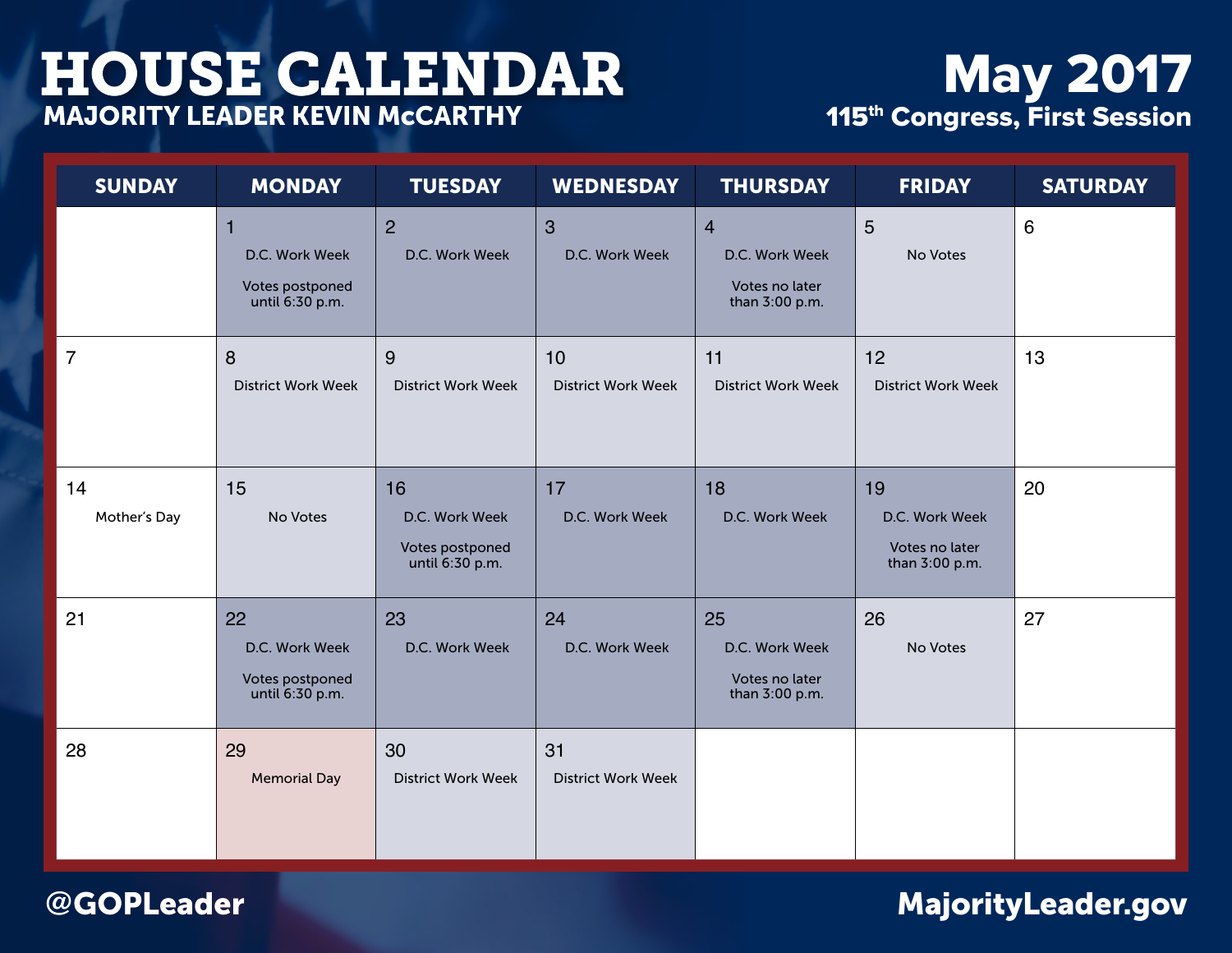# June 2017 115<sup>th</sup> Congress, First Session

| <b>SUNDAY</b>      | <b>MONDAY</b>                                              | <b>TUESDAY</b>                                             | <b>WEDNESDAY</b>                 | <b>THURSDAY</b>                           | <b>FRIDAY</b>                                            | <b>SATURDAY</b> |
|--------------------|------------------------------------------------------------|------------------------------------------------------------|----------------------------------|-------------------------------------------|----------------------------------------------------------|-----------------|
|                    |                                                            |                                                            |                                  | $\mathbf{1}$<br><b>District Work Week</b> | $\overline{2}$<br><b>District Work Week</b>              | 3               |
| $\overline{4}$     | 5<br>No Votes                                              | 6<br>D.C. Work Week<br>Votes postponed<br>until 6:30 p.m.  | $\overline{7}$<br>D.C. Work Week | 8<br>D.C. Work Week                       | 9<br>D.C. Work Week<br>Votes no later<br>than 3:00 p.m.  | 10              |
| 11                 | 12<br>D.C. Work Week<br>Votes postponed<br>until 6:30 p.m. | 13<br>D.C. Work Week                                       | 14<br>D.C. Work Week             | 15<br>D.C. Work Week                      | 16<br>D.C. Work Week<br>Votes no later<br>than 3:00 p.m. | 17              |
| 18<br>Father's Day | 19<br>No Votes                                             | 20<br>D.C. Work Week<br>Votes postponed<br>until 6:30 p.m. | 21<br>D.C. Work Week             | 22<br>D.C. Work Week                      | 23<br>D.C. Work Week<br>Votes no later<br>than 3:00 p.m. | 24              |
| 25                 | 26<br>D.C. Work Week<br>Votes postponed<br>until 6:30 p.m. | 27<br>D.C. Work Week                                       | 28<br>D.C. Work Week             | 29<br>D.C. Work Week                      | 30<br>D.C. Work Week<br>Votes no later<br>than 3:00 p.m. |                 |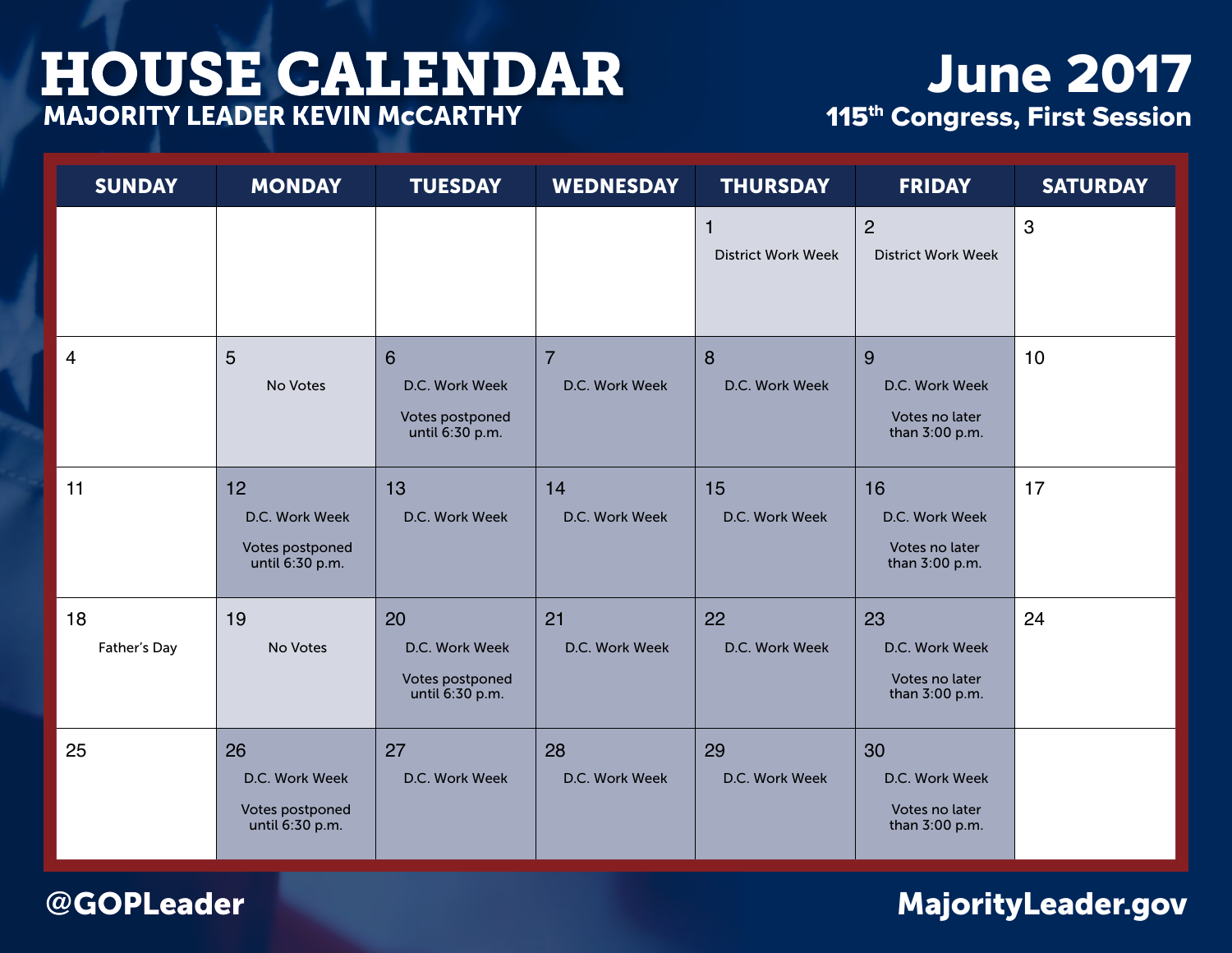# July 2017 115<sup>th</sup> Congress, First Session

| <b>SUNDAY</b>  | <b>MONDAY</b>                                              | <b>TUESDAY</b>                                                  | <b>WEDNESDAY</b>               | <b>THURSDAY</b>                                          | <b>FRIDAY</b>                                            | <b>SATURDAY</b>   |
|----------------|------------------------------------------------------------|-----------------------------------------------------------------|--------------------------------|----------------------------------------------------------|----------------------------------------------------------|-------------------|
| $\overline{2}$ | $\mathbf{3}$<br><b>District Work Week</b>                  | $\overline{4}$<br><b>District Work Week</b><br>Independence Day | 5<br><b>District Work Week</b> | $6\phantom{1}$<br><b>District Work Week</b>              | $\overline{7}$<br><b>District Work Week</b>              | $\mathbf{1}$<br>8 |
| 9              | 10<br>No Votes                                             | 11<br>D.C. Work Week<br>Votes postponed<br>until 6:30 p.m.      | 12<br>D.C. Work Week           | 13<br>D.C. Work Week                                     | 14<br>D.C. Work Week<br>Votes no later<br>than 3:00 p.m. | 15                |
| 16             | 17<br>D.C. Work Week<br>Votes postponed<br>until 6:30 p.m. | 18<br>D.C. Work Week                                            | 19<br>D.C. Work Week           | 20<br>D.C. Work Week<br>Votes no later<br>than 3:00 p.m. | 21<br>No Votes                                           | 22                |
| 23             | 24<br>D.C. Work Week<br>Votes postponed<br>until 6:30 p.m. | 25<br>D.C. Work Week                                            | 26<br>D.C. Work Week           | 27<br>D.C. Work Week                                     | 28<br>D.C. Work Week<br>Votes no later<br>than 3:00 p.m. | 29                |
| 30             | 31                                                         |                                                                 |                                |                                                          |                                                          |                   |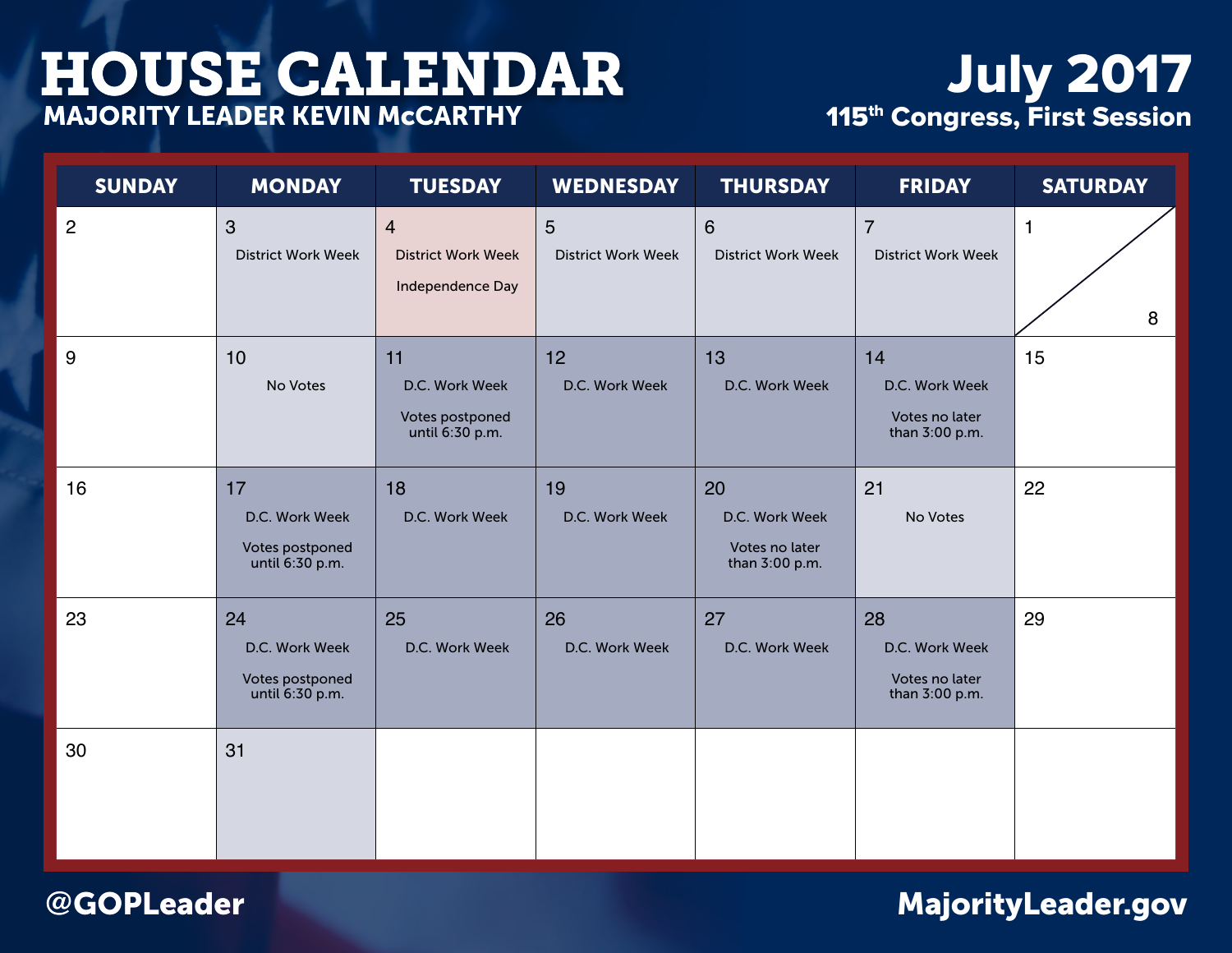# August 2017 115<sup>th</sup> Congress, First Session

| <b>SUNDAY</b> | <b>MONDAY</b>                               | <b>TUESDAY</b>                            | <b>WEDNESDAY</b>                            | <b>THURSDAY</b>                           | <b>FRIDAY</b>                               | <b>SATURDAY</b> |
|---------------|---------------------------------------------|-------------------------------------------|---------------------------------------------|-------------------------------------------|---------------------------------------------|-----------------|
|               |                                             | $\mathbf{1}$<br><b>District Work Week</b> | $\overline{2}$<br><b>District Work Week</b> | $\mathbf{3}$<br><b>District Work Week</b> | $\overline{4}$<br><b>District Work Week</b> | 5               |
| 6             | $\overline{7}$<br><b>District Work Week</b> | 8<br><b>District Work Week</b>            | 9<br><b>District Work Week</b>              | 10<br><b>District Work Week</b>           | 11<br><b>District Work Week</b>             | 12              |
| 13            | 14<br><b>District Work Week</b>             | 15<br><b>District Work Week</b>           | 16<br><b>District Work Week</b>             | 17<br><b>District Work Week</b>           | 18<br><b>District Work Week</b>             | 19              |
| 20            | 21<br><b>District Work Week</b>             | 22<br><b>District Work Week</b>           | 23<br><b>District Work Week</b>             | 24<br><b>District Work Week</b>           | 25<br><b>District Work Week</b>             | 26              |
| 27            | 28<br><b>District Work Week</b>             | 29<br><b>District Work Week</b>           | 30<br><b>District Work Week</b>             | 31<br><b>District Work Week</b>           |                                             |                 |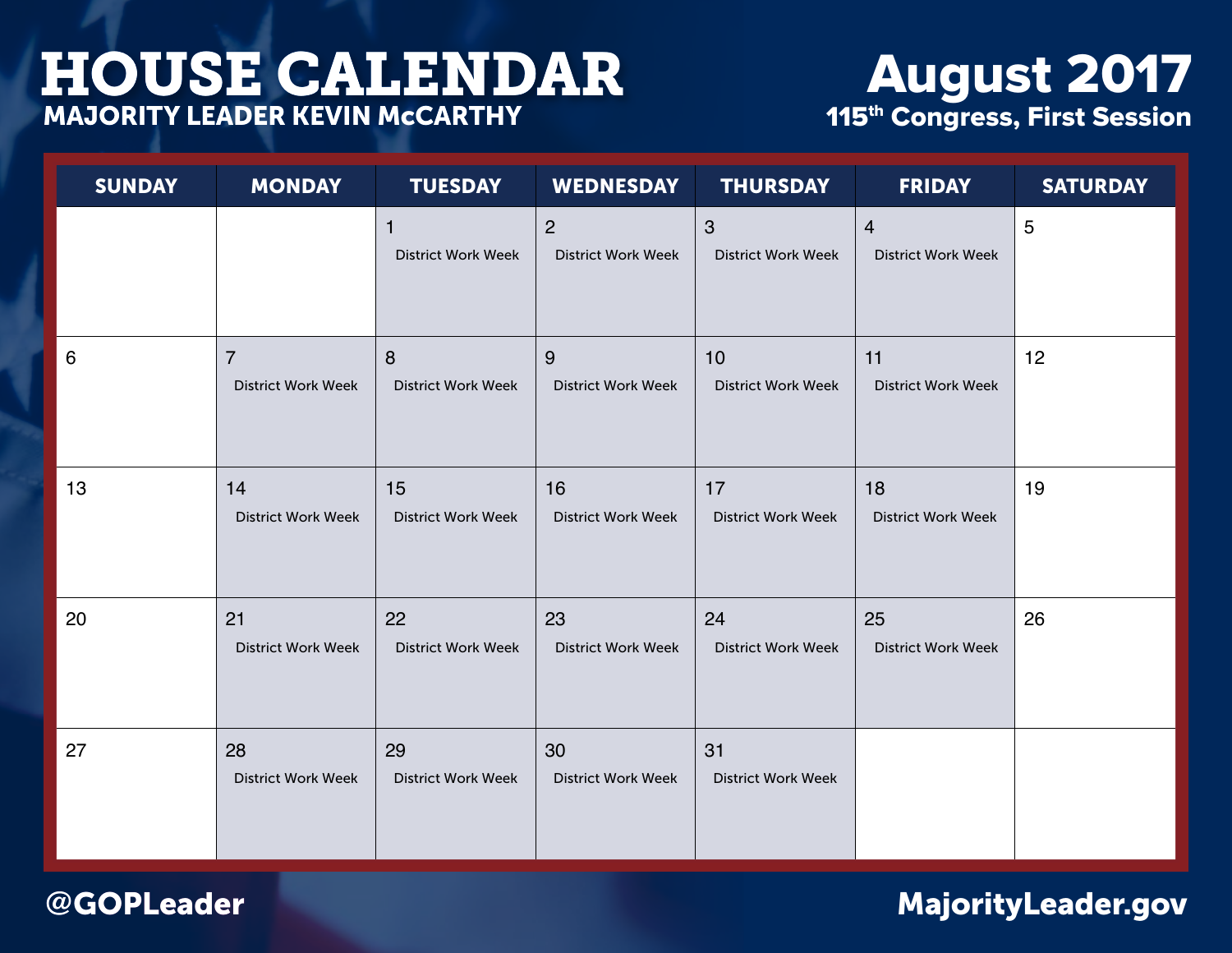# September 2017 115<sup>th</sup> Congress, First Session

| <b>SUNDAY</b> | <b>MONDAY</b>                                              | <b>TUESDAY</b>                                            | <b>WEDNESDAY</b>                                                      | <b>THURSDAY</b>                                          | <b>FRIDAY</b>                                                              | <b>SATURDAY</b>                     |
|---------------|------------------------------------------------------------|-----------------------------------------------------------|-----------------------------------------------------------------------|----------------------------------------------------------|----------------------------------------------------------------------------|-------------------------------------|
|               |                                                            |                                                           |                                                                       |                                                          | $\overline{1}$<br><b>District Work Week</b>                                | $\overline{2}$                      |
| 3             | $\overline{4}$<br>Labor Day                                | 5<br>D.C. Work Week<br>Votes postponed<br>until 6:30 p.m. | 6<br>D.C. Work Week                                                   | $\overline{7}$<br>D.C. Work Week                         | 8<br>D.C. Work Week<br>Votes no later<br>than 3:00 p.m.                    | 9                                   |
| 10            | 11<br>D.C. Work Week<br>Votes postponed<br>until 6:30 p.m. | 12<br>D.C. Work Week                                      | 13<br>D.C. Work Week                                                  | 14<br>D.C. Work Week<br>Votes no later<br>than 3:00 p.m. | 15<br>No Votes                                                             | 16                                  |
| 17            | 18<br><b>District Work Week</b>                            | 19<br><b>District Work Week</b>                           | 20<br><b>District Work Week</b><br>Rosh Hashanah<br>Begins at Sundown | 21<br><b>District Work Week</b>                          | 22<br><b>District Work Week</b><br>Rosh Hashanah<br><b>Ends at Sundown</b> | 23                                  |
| 24            | 25<br>D.C. Work Week<br>Votes postponed<br>until 6:30 p.m. | 26<br>D.C. Work Week                                      | 27<br>D.C. Work Week                                                  | 28<br>D.C. Work Week<br>Votes no later<br>than 3:00 p.m. | 29<br>No Votes<br>Yom Kippur<br>Begins at Sundown                          | 30<br>Yom Kippur<br>Ends at Sundown |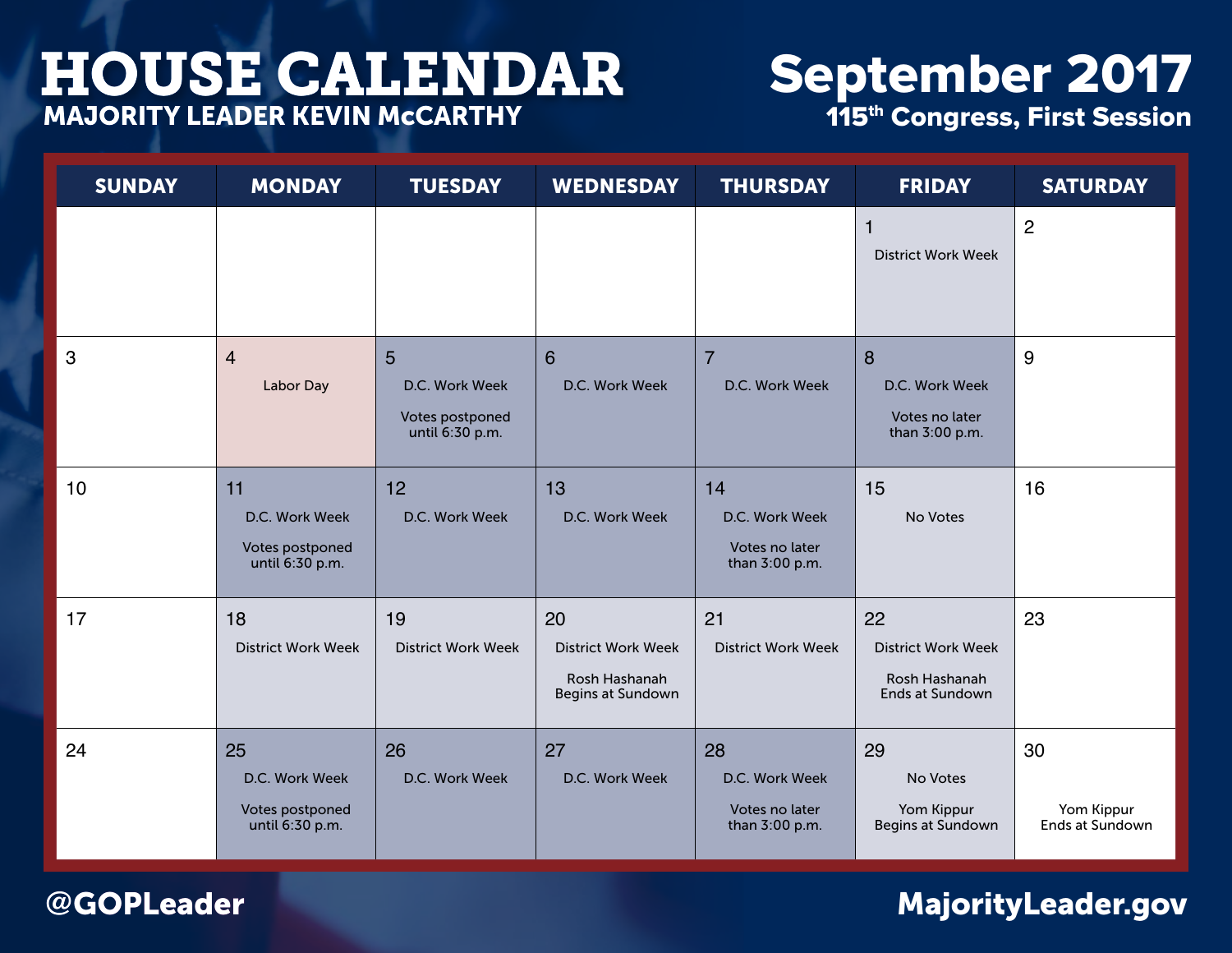# October 2017 115<sup>th</sup> Congress, First Session

| <b>SUNDAY</b> | <b>MONDAY</b>                                                          | <b>TUESDAY</b>                                             | <b>WEDNESDAY</b>                 | <b>THURSDAY</b>                                          | <b>FRIDAY</b>                                            | <b>SATURDAY</b> |
|---------------|------------------------------------------------------------------------|------------------------------------------------------------|----------------------------------|----------------------------------------------------------|----------------------------------------------------------|-----------------|
| $\mathbf{1}$  | $\overline{2}$<br>D.C. Work Week<br>Votes postponed<br>until 6:30 p.m. | $\overline{3}$<br>D.C. Work Week                           | $\overline{4}$<br>D.C. Work Week | 5<br>D.C. Work Week<br>Votes no later<br>than 3:00 p.m.  | $6\phantom{1}$<br>No Votes                               | $\overline{7}$  |
| 8             | 9<br><b>Columbus Day</b>                                               | 10<br>D.C. Work Week<br>Votes postponed<br>until 6:30 p.m. | 11<br>D.C. Work Week             | 12<br>D.C. Work Week                                     | 13<br>D.C. Work Week<br>Votes no later<br>than 3:00 p.m. | 14              |
| 15            | 16<br><b>District Work Week</b>                                        | 17<br><b>District Work Week</b>                            | 18<br><b>District Work Week</b>  | 19<br><b>District Work Week</b>                          | 20<br><b>District Work Week</b>                          | 21              |
| 22            | 23<br>D.C. Work Week<br>Votes postponed<br>until 6:30 p.m.             | 24<br>D.C. Work Week                                       | 25<br>D.C. Work Week             | 26<br>D.C. Work Week<br>Votes no later<br>than 3:00 p.m. | 27<br>No Votes                                           | 28              |
| 29            | 30<br>No Votes                                                         | 31<br>Votes postponed<br>until 6:30 p.m.                   |                                  |                                                          |                                                          |                 |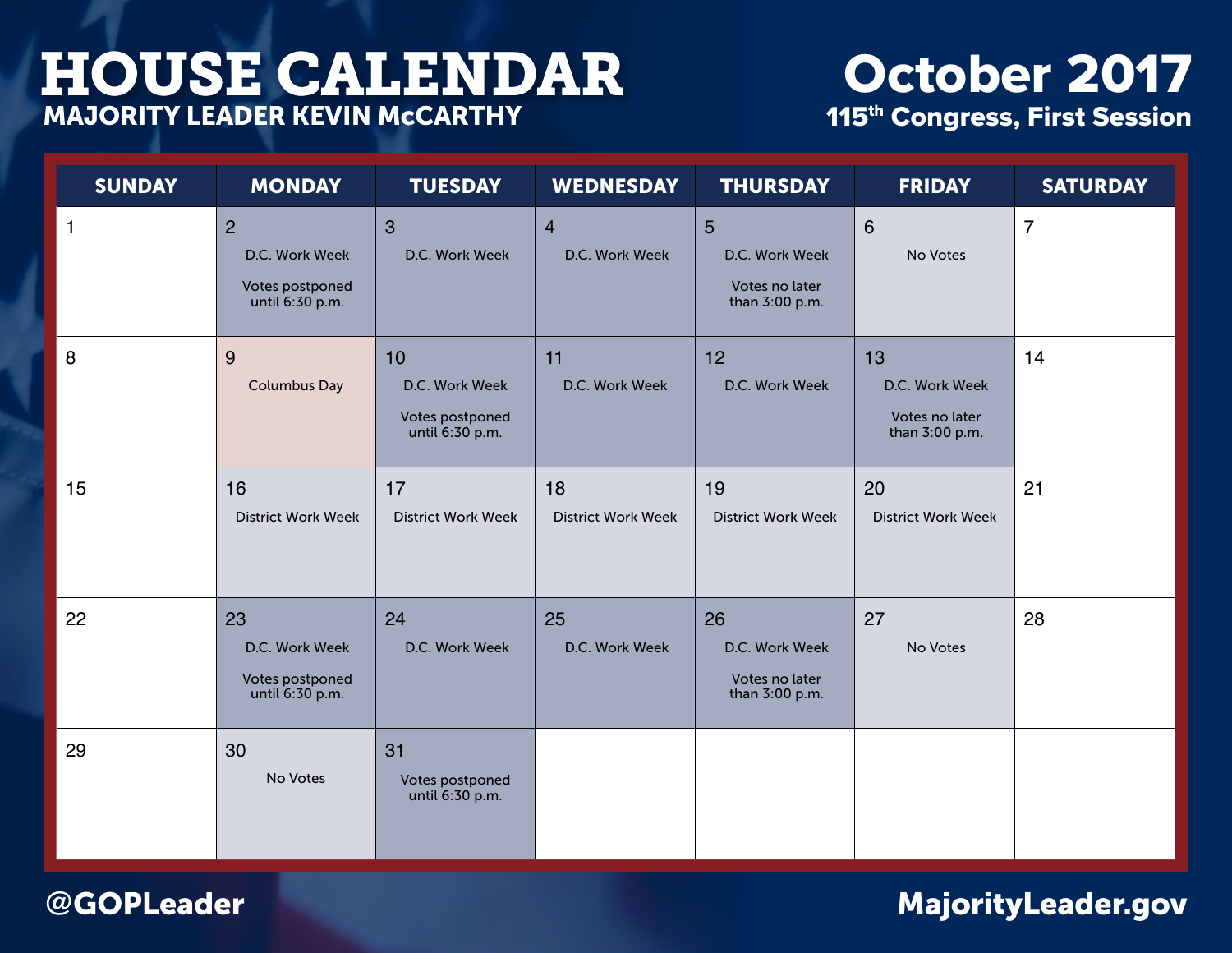### November 2017 115<sup>th</sup> Congress, First Session

SUNDAY MONDAY TUESDAY WEDNESDAY THURSDAY FRIDAY SATURDAY 1 D.C. Work Week  $\mathcal{P}$ D.C. Work Week 3 D.C. Work Week Votes no later than 3:00 p.m. 4 5 6 D.C. Work Week Votes postponed until 6:30 p.m. 7 D.C. Work Week Election Day 8 D.C. Work Week 9 D.C. Work Week Votes no later than 3:00 p.m. 10 No Votes 11 Veterans' Day 12 13 D.C. Work Week Votes postponed until 6:30 p.m. 14 D.C. Work Week 15 D.C. Work Week 16 D.C. Work Week Votes no later than 3:00 p.m. 17 No Votes 18 19 20 District Work Week 21 District Work Week 22 District Work Week 23 Thanksgiving Day 24 District Work Week 25 26 27 No Votes 28 D.C. Work Week Votes postponed until 6:30 p.m. 29 D.C. Work Week 30 D.C. Work Week